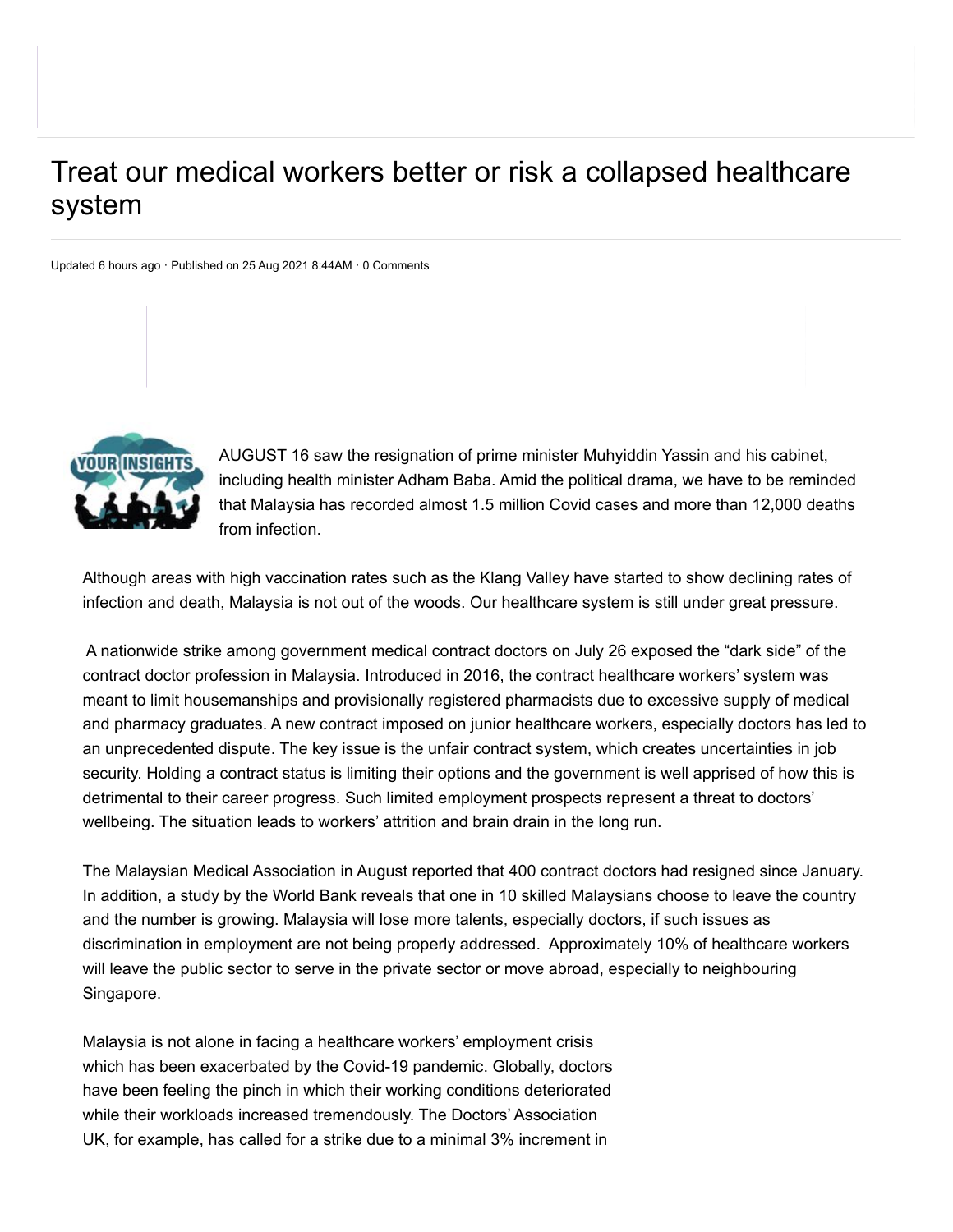doctors' salaries in a country that with a 3.7% inflation rate. The increment also excludes junior doctors who make up the majority of the National Health Service workers.

In Nigeria, doctors have been on an indefinite strike beginning August 2 to p professionals who work under immense pressure with little resources and su 19. In August, South Korean doctor went on strike to oppose medical reform which includes increasing the number of medical graduates instead of impro conditions for doctors and encouraging more doctors to move out of the capital conditions for doctors and encouraging more doctors. workers constantly face detrimental working conditions in a challenging and competitive environment.

The medical sector is not the only sector affected with the deteriorating benefits and increasing workload. As part of public service administrative reform, the new public management model has been a pertinent feature of Malaysian bureaucracy. This has led to the emphasis to improve service delivery to the public by adopting private organisations practices including optimisation of resources measured through various methods including performance based systems.

In 2008, the government introduced a contract for service scheme for civil servants of various service groups including UD (medical doctors), UG (dentists), and UF (pharmacists) nationwide, at local, state and federal levels in the pursuit of efficient and effective spending of public funds. This put an end to the traditional approach in which public service employment was often associated with career stability and steady income.

In the past, when people talked about employment and compensation practices most concerns were devoted to finding equilibrium between salary and cost of living, as well as establishing salary levels that commensurate with duties and qualifications. This can be seen in the series of salary revisions from the Trusted Commission in 1947 to the Special Cabinet Committee in 1976.

Nowadays, fair employment practices including promotion and career development are among the major issues in employment. Embedded in the performance management system, career development is largely tied to employees' performance and this practice has become prominent in public personnel management since the late 1990s.

Practically, performance of the profession serves as a yardstick for contract doctors to gain permanent employment which allows them to enjoy most of the benefits as civil servants. However, this has not been the case when only 790 out of 23,000 contract doctors received permanent positions since 2016. They have been left with no choice but to stay as contract doctors, despite outstanding performance. Performance factors that are associated with promotion seemed oblivious in selection for permanent position. This competitive spot is another key factor in the dispute, thus raising questions on selection criteria and specific standards followed in the appointment process.

From observation, what has been lacking are political will and adequate policy responses in expanding benefits for 23,000 contract doctors. The fulfilment of these expectations remains however the current debate seems to be more clearly centred in the political arena. Recent moves by the government to expand the benefits with a two-year contract extension is much too little. The extension is not enough as the journey to specialisation requires holistic support system including open and transparent selection process. As such it is unreasonable and unjust to expect these young doctors to ignore the consequences. Justice in the context of employment practices is important and equitable treatment is one of them.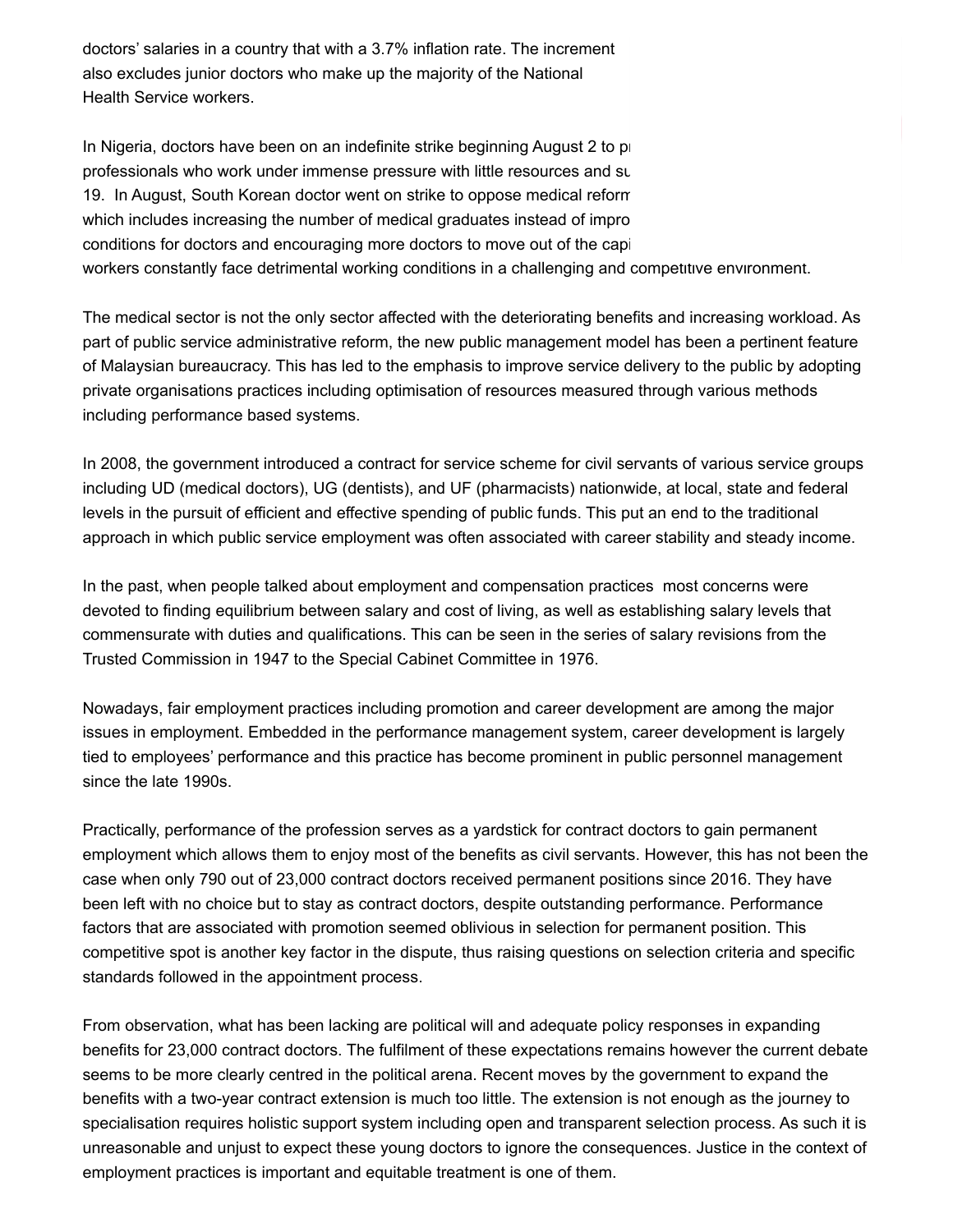According to equity theory, equal rewards shall be given to employees when they perform a given task. This has not been the case for contract doctors. Working on a contract basis precludes massive opportunities and hinders better career progress compared to those who enjoyed permanent status. Such apprehension is logical given the same amount of workload and environmental hazard they were facing in the age of pandemic. As dedicated as they want to be, this situation would break their spirit and demotivate them in the long run.

A contract system is related to remuneration policy and this serves as a framework in public personnel management. The policy covers a range of personnel matters from salary components, annual leave, promotion, to performance appraisal. A good policy must anchor on three important factors, namely equity, beliefs about the system, and fair rewards under the system. This would bring many positive outcomes. Research has shown that job performance and work motivation are much influenced by fair employment practices, rewards and leadership. Fair employment practices include monetary rewards, promotion, study leave opportunities and fair performance assessment. In this context, justice is served when contract doctors are entitled to the same benefits as their "permanent" colleagues.

Quality healthcare is a basic human right. Encapsulating the terms of our healthcare workers' employment with others' may hamper the objective to achieve a healthy society that has equal access to quality healthcare.

The Health Ministry should not be subjected to the same rigid career structure of the civil service and should be allowed to explore different schemes that suit the needs and the career paths of our healthcare workers as they are the asset of the country in achieving Shared Prosperity Vision 2030 which includes enhancement of the health delivery system. In the process of streamlining and improving the efficiency of public service delivery.

The government should rationalise spending through fiscal redistribution, reduction of financial leakages, increase transparency in order to increase public expenditure efficiency. Healthcare workers should not be the victims of government expenditure rationalisation as it will further cripple the health sector.

The Covid-19 pandemic has highlighted the important role of our healthcare workers especially if the crisis is not to be the last public health threat and we have to prepare for a more challenging time in the future. If we do not protect their interests by providing them with fair and equal treatment, we will pay the price in the future, marked by declining quality of the public healthcare system due to lack of specialists to treat different diseases and illnesses.

The new leadership of the country must make improving healthcare workers' working conditions its priority. Malaysia is becoming an ageing nation and we definitely need to invest more in our healthcare infrastructure especially in the human talents who man the service. – August 25, 2021.

*\* Rabi'ah Aminudin and Norhaslinda Jamaiudin read The Malaysian Insight.*

*\* This is the opinion of the writer or publication and does not necessarily represent the views of The Malaysian Insight.*